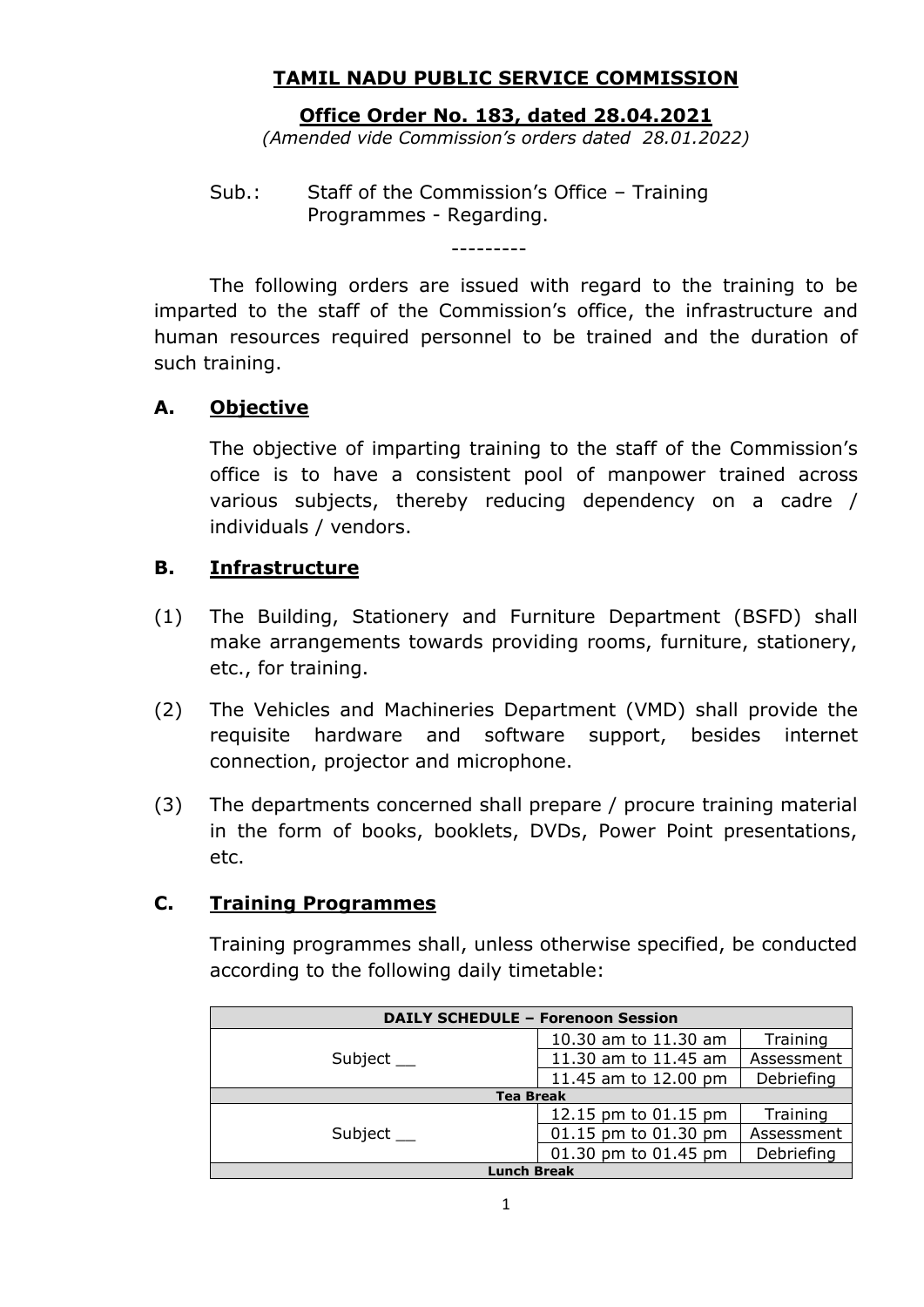| <b>DAILY SCHEDULE - Afternoon Session</b>                  |                      |            |
|------------------------------------------------------------|----------------------|------------|
|                                                            | 02.15pm to 03.15pm   | Training   |
| Subject __                                                 | 03.15pm to 03.30pm   | Assessment |
|                                                            | 03.30pm to 03.45pm   | Debriefing |
| <b>Tea Break</b>                                           |                      |            |
|                                                            | 04.00 pm to 05.00 pm | Training   |
| Subject $\_\_$                                             | 05.00 pm to 05.15 pm | Assessment |
|                                                            | 05.15 pm to 05.30 pm | Debriefing |
| <b>Conclusion</b>                                          |                      |            |
| Final Assessment: 1 hour, followed by Debriefing: 1/2 hour |                      |            |

## (1) Commission's Office Establishment

| <b>SCHEDULE OF TRAINING</b>                                                                               |                      |            |
|-----------------------------------------------------------------------------------------------------------|----------------------|------------|
| DAY 1: Preparation of the<br>Estimate of Vacancies.                                                       | 10.30 am to 11.30 am | Training   |
| DAY 2: Regularization of Temporary Panel.<br>DAY 3: Leave Rules.<br>DAY 4: Tamil Nadu Government Servants | 11.30 am to 11.45 am | Assessment |
| Conduct Rules, 1973.                                                                                      | 11.45 am to 12.00 pm | Debriefing |
| <b>Tea Break</b>                                                                                          |                      |            |
| <b>DAY 1: Preparation of the</b>                                                                          | 12.15 pm to 01.15 pm | Training   |
| Estimate of Vacancies.<br>DAY 2: Regularization of Temporary Panel.<br>DAY 3: Leave Rules.                | 01.15 pm to 01.30 pm | Assessment |
| DAY 4: Tamil Nadu Government Servants<br>Conduct Rules, 1973.                                             | 01.30 pm to 01.45 pm | Debriefing |
| <b>Lunch Break</b>                                                                                        |                      |            |
| DAY 1: Panel Preparation                                                                                  | 02.15 pm to 03.15 pm | Training   |
| (Inclusion & Deletion).<br>DAY 2: Pension Calculation.<br>DAY 3: Fundamental Rules.                       | 03.15 pm to 03.30 pm | Assessment |
| DAY 4: General Provident Fund & Special<br>Provident Fund Calculation.                                    | 03.30 pm to 03.45 pm | Debriefing |
| <b>Tea Break</b>                                                                                          |                      |            |
| DAY 1: Panel Preparation                                                                                  | 04.00 pm to 05.00 pm | Training   |
| (Inclusion & Deletion).<br>DAY 2: Pension Calculation.<br><b>DAY 3: Fundamental Rules.</b>                | 05.00 pm to 05.15 pm | Assessment |
|                                                                                                           | 05.15 pm to 05.30 pm | Debriefing |
| <b>Conclusion</b>                                                                                         |                      |            |
| <b>DAY 4:</b> 04.00 pm to 05.30 pm- Final Assessment: 1 hour, Debriefing: $1/2$ hour                      |                      |            |

All staff of the PD-A, B, C and D sections (except those belonging to the Basic Services) up to the level of Section Officers shall undergo the full course of training once a year. The training shall be imparted by retired staff of the Commission's office.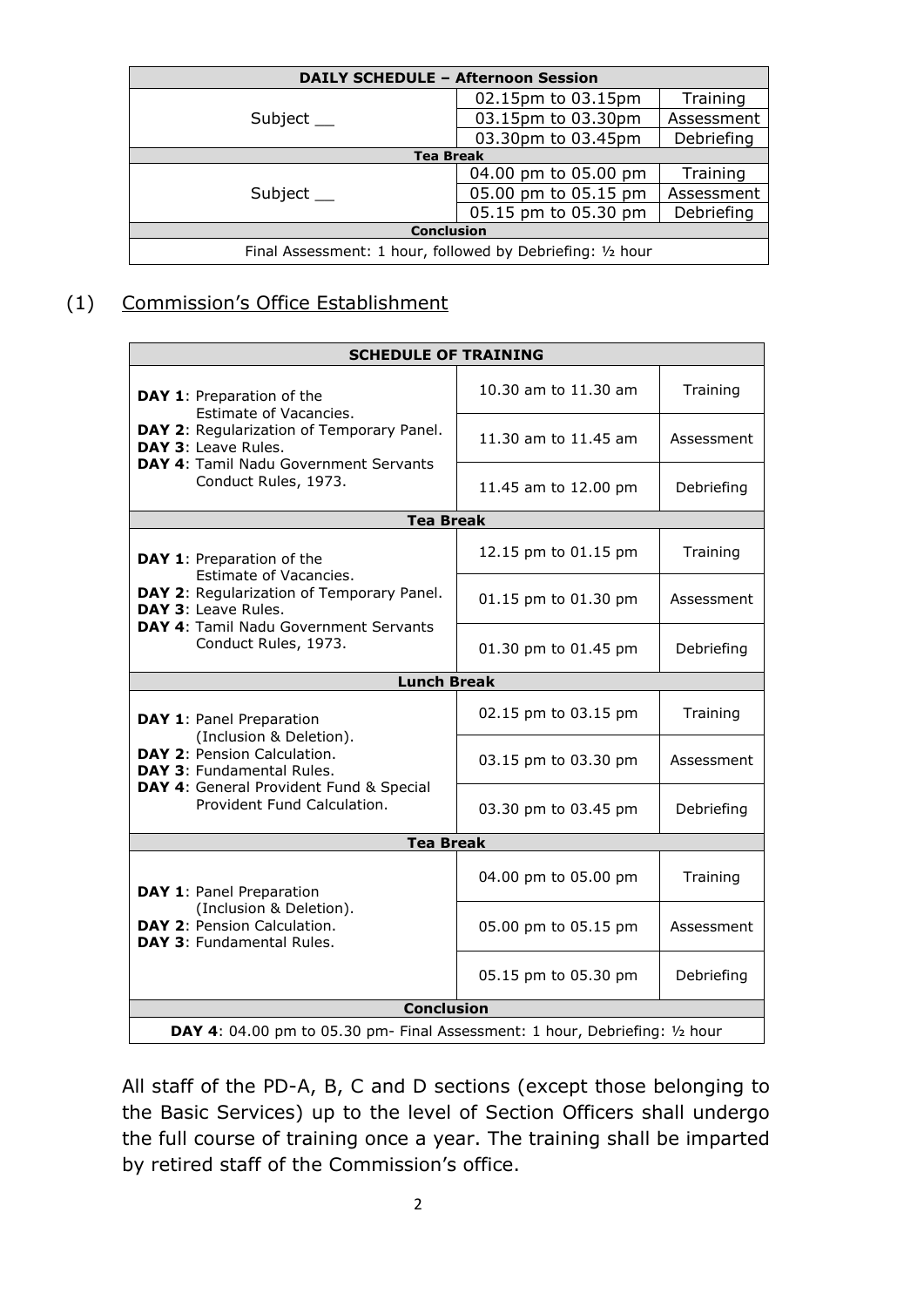#### (2) Acts, Rules, Office Orders, etc.

| <b>SCHEDULE OF TRAINING</b>                                                                                                                                                                                                                            |                      |            |
|--------------------------------------------------------------------------------------------------------------------------------------------------------------------------------------------------------------------------------------------------------|----------------------|------------|
| DAY 1: Office Orders.                                                                                                                                                                                                                                  | 10.30 am to 11.30 am | Training   |
| DAY 2: Office Orders.<br><b>DAY 3: Office Orders.</b><br>DAY 4: Office Orders.                                                                                                                                                                         | 11.30 am to 11.45 am | Assessment |
|                                                                                                                                                                                                                                                        | 11.45 am to 12.00 pm | Debriefing |
| <b>Tea Break</b>                                                                                                                                                                                                                                       |                      |            |
| <b>DAY 1: Office Orders.</b>                                                                                                                                                                                                                           | 12.15 pm to 01.15 pm | Training   |
| DAY 2: Office Orders.<br>DAY 3: Office Orders.<br>DAY 4: Tamil Nadu Government Office                                                                                                                                                                  | 01.15 pm to 01.30 pm | Assessment |
| Manual.                                                                                                                                                                                                                                                | 01.30 pm to 01.45 pm | Debriefing |
| <b>Lunch Break</b>                                                                                                                                                                                                                                     |                      |            |
| DAY 1: Constitutional provisions relating to<br>Public Service Commissions (Art. 315<br>to 323 of the Constitution of India).<br>DAY 2: Commission's Rules of Procedure and<br>Subsidiary Rules of Procedure.<br>DAY 3: Tamil Nadu Government Servants | 02.15 pm to 03.15 pm | Training   |
|                                                                                                                                                                                                                                                        | 03.15 pm to 03.30 pm | Assessment |
| (Conditions of Service) Act, 2016.<br><b>DAY 4: Instructions to Applicants.</b>                                                                                                                                                                        | 03.30 pm to 03.45 pm | Debriefing |
| <b>Tea Break</b>                                                                                                                                                                                                                                       |                      |            |
| DAY 1: Tamil Nadu Public Service                                                                                                                                                                                                                       | 04.00 pm to 05.00 pm | Training   |
| Commission Regulations, 1954.<br>DAY 2: Tamil Nadu Government Servants<br>(Conditions of Service) Act, 2016.<br>DAY 3: Instructions to Applicants.                                                                                                     | 05.00 pm to 05.15 pm | Assessment |
|                                                                                                                                                                                                                                                        | 05.15 pm to 05.30 pm | Debriefing |
| <b>Conclusion</b>                                                                                                                                                                                                                                      |                      |            |
| DAY 4: 04.00 pm to 05.30 pm- Final Assessment: 1 hour, Debriefing: 1/2 hour                                                                                                                                                                            |                      |            |

All staff of the Commission's office (except those belonging to the Basic Services) up to the level of Section Officers shall undergo the full course of training once a year. In respect of Office Orders, a refresher course of one day duration, shall be conducted once every six months. The training shall be imparted by retired staff of the Commission's office.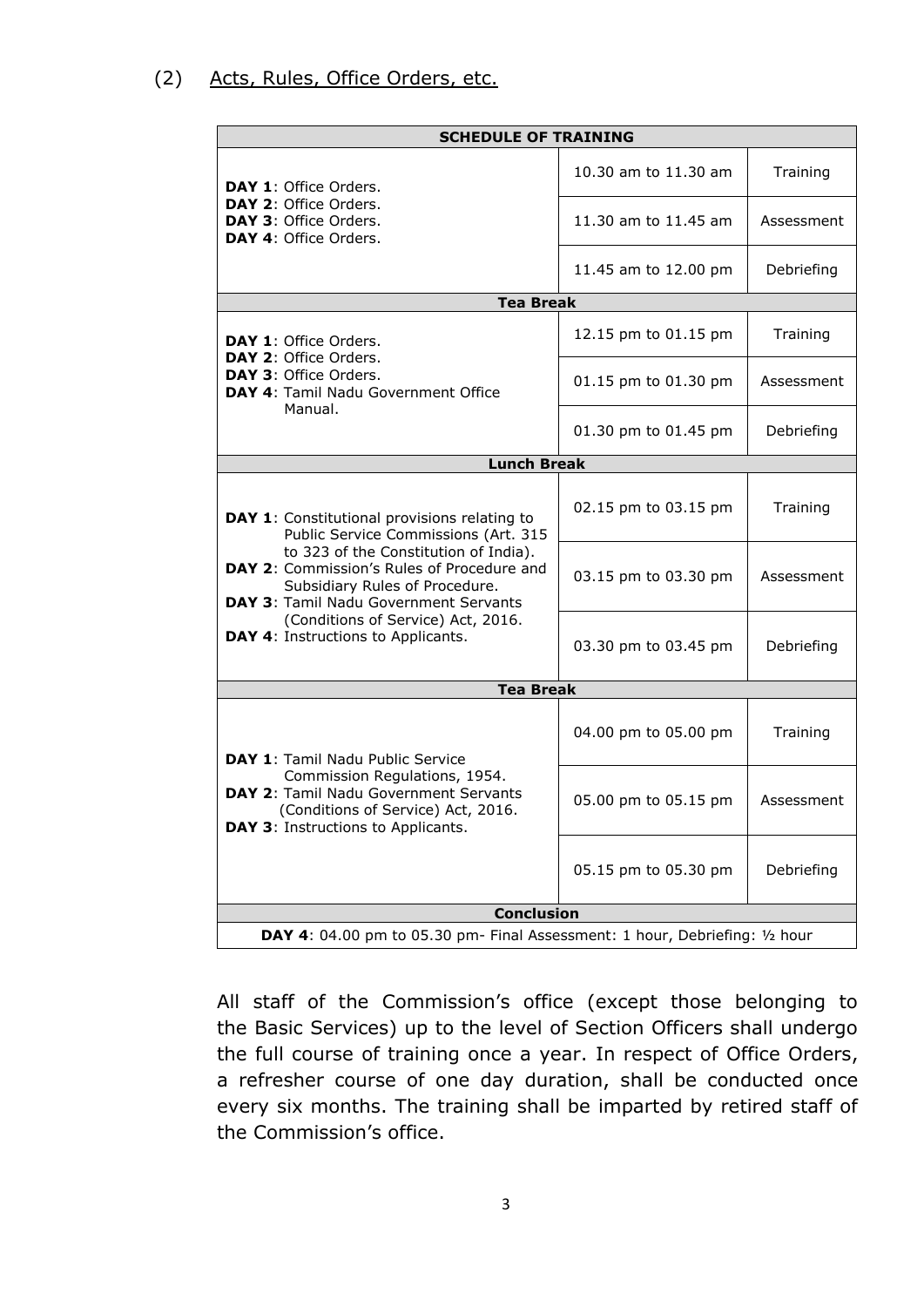## (3) Integrated Financial and Human Resources Management System (IFHRMS)

| <b>SCHEDULE OF TRAINING</b>                                                                                                                        |                      |           |
|----------------------------------------------------------------------------------------------------------------------------------------------------|----------------------|-----------|
| DAY 1: Preparation of Pay Bills<br>DAY 2: Preparation of Retirement Benefit Bills<br>DAY 3: Preparation of GPF, Loans and<br><b>Advances Bills</b> | 10.30 am to 11.30 am | Training  |
|                                                                                                                                                    | 11.30 am to 12.00 pm | Practical |
| <b>Tea Break</b>                                                                                                                                   |                      |           |
| <b>DAY 1: Preparation of Pay Bills</b><br>DAY 2: Preparation of Retirement Benefit Bills                                                           | 12.15 pm to 01.15 pm | Training  |
| DAY 3: Preparation of GPF, Loans and<br><b>Advances Bills</b>                                                                                      | 01.15 pm to 01.45 pm | Practical |
| <b>Lunch Break</b>                                                                                                                                 |                      |           |
| DAY 1: Preparation of Non-Salary Bills<br>DAY 2: Preparation of Subsistence<br>Allowance Bills<br>DAY 3: Operation of PD Account                   | 02.15 pm to 03.15 pm | Training  |
|                                                                                                                                                    | 03.15 pm to 03.45 pm | Practical |
| <b>Tea Break</b>                                                                                                                                   |                      |           |
| <b>DAY 1: Preparation of Non-Salary Bills</b><br>DAY 2: Preparation of Subsistence<br>Allowance Bills                                              | 04.00 pm to 05.00 pm | Training  |
| <b>DAY 3: Operation of PD Account</b>                                                                                                              | 05.00 pm to 05.30 pm | Practical |
| <b>Conclusion</b>                                                                                                                                  |                      |           |

All staff of the BRD sections and PD - A, B, C and D sections (except those belonging to the Basic Services) up to the level of Section Officers shall undergo the full course of training initially and thereafter, a refresher course of two days duration, once every six months. The training shall be imparted by retired staff of the Treasuries and Accounts Department.

(4) Typewriting, Office Automation and eOffice

| <b>SCHEDULE OF TRAINING</b>                                                                                                                             |                                                                      |
|---------------------------------------------------------------------------------------------------------------------------------------------------------|----------------------------------------------------------------------|
| Typewriting: (a) Fingering<br>(b) Word Practice<br>(c) Sentence Practice<br>(d) Mini Paragraph Practice<br>(e) Paragraph Practice<br>(f) Speed Practice | Each of the Subjects from $(a)$ to $(f)$ :<br>1 hour per day / month |
| <b>Conclusion</b>                                                                                                                                       |                                                                      |
| Assessment: On the last day of every month - 1 hour                                                                                                     |                                                                      |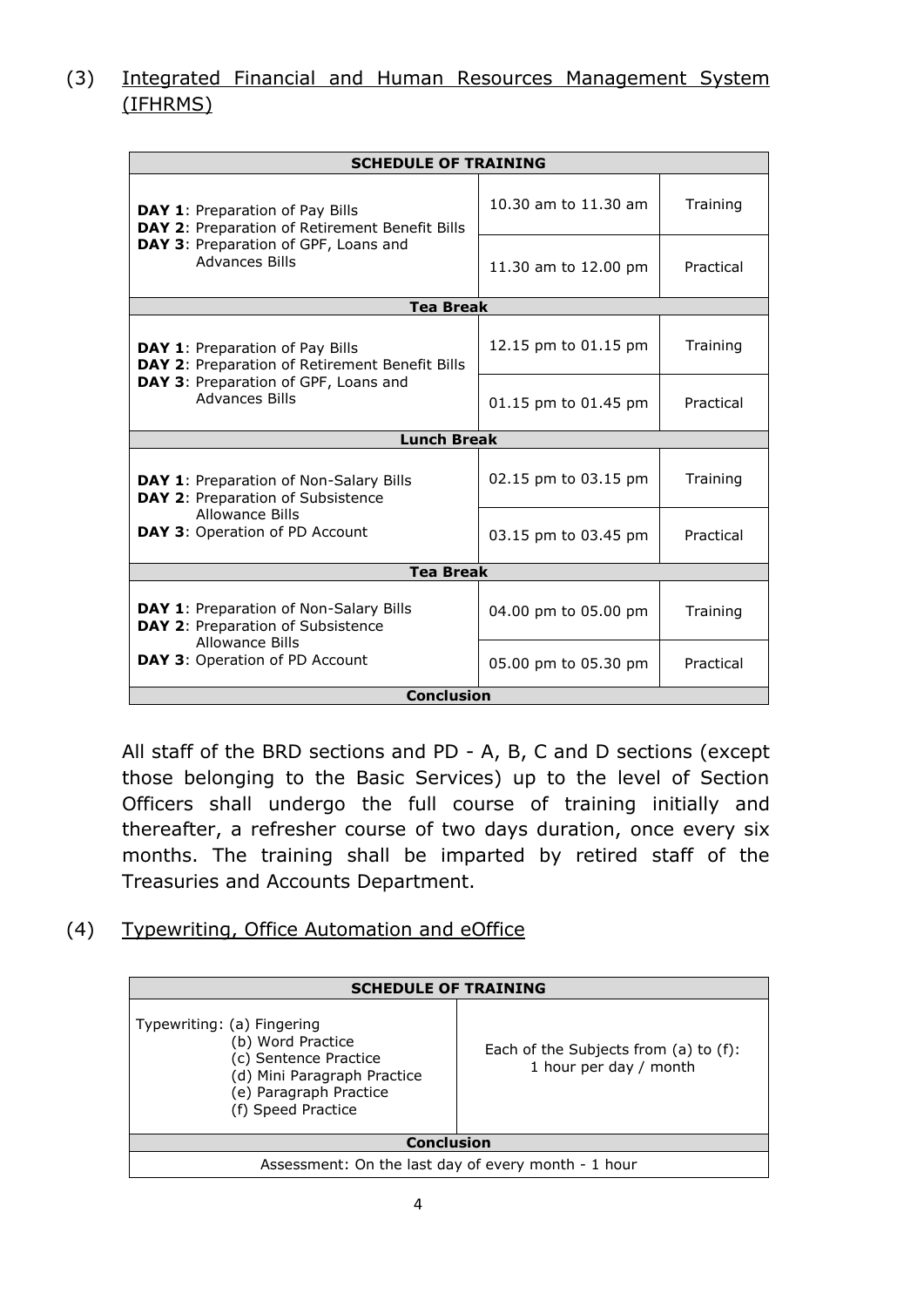| <b>SCHEDULE OF TRAINING</b>                         |                        |
|-----------------------------------------------------|------------------------|
| Office Automation                                   | 1 hour per day / month |
| <b>Conclusion</b>                                   |                        |
| Assessment: On the last day of every month - 1 hour |                        |

| <b>SCHEDULE OF TRAINING</b> |                                       |
|-----------------------------|---------------------------------------|
| eOffice                     | Initial Practical Training of 4 hours |

All staff of the Commission's office (except those belonging to the Basic Services) shall undergo the full course of the above trainings. Thereafter, the following shall be conducted once every alternate month:

| <b>Subject</b>           | <b>Activity</b>  | <b>Duration</b> | Personnel                                   |
|--------------------------|------------------|-----------------|---------------------------------------------|
| eOffice                  | Refresher Course | 1 hour          | All staff                                   |
| <b>Office Automation</b> | Assessment       | 1 hour          | All staff                                   |
| Precis Writing           | Assessment       | 1 hour          | All staff up to the level of<br>ASO / ASOcP |

The training shall be imparted by retired staff of the Commission's office / staff of the Tamil Nadu eGovernance Agency (TNeGA).

<sup>(5)</sup> Legal

| <b>SCHEDULE OF TRAINING</b>                                                                                                                                                                                                                                                                                                                          |                                                                                                                                             |
|------------------------------------------------------------------------------------------------------------------------------------------------------------------------------------------------------------------------------------------------------------------------------------------------------------------------------------------------------|---------------------------------------------------------------------------------------------------------------------------------------------|
| DAY 1:                                                                                                                                                                                                                                                                                                                                               |                                                                                                                                             |
| Introduction - Writ Petition -Affidavit - Gist of<br>the Case - Preparation of Counter Affidavit<br>Writ Appeal - Review Petition - Special Leave<br>Petition, etc.<br>Dealing with the interim orders received from<br>the Court - Hierarchy of Appeals $-Filing$<br>Procedures<br>Stage-wise Important Judgements of High<br>Court / Supreme Court | <b>Theoretical Training:</b><br>10.30 am to 12.00 pm<br>&<br>12.15 pm to 01.45 pm<br>&<br>02.15 pm to 03.45 pm<br>&<br>04.00 pm to 05.30 pm |
| Conclusion                                                                                                                                                                                                                                                                                                                                           |                                                                                                                                             |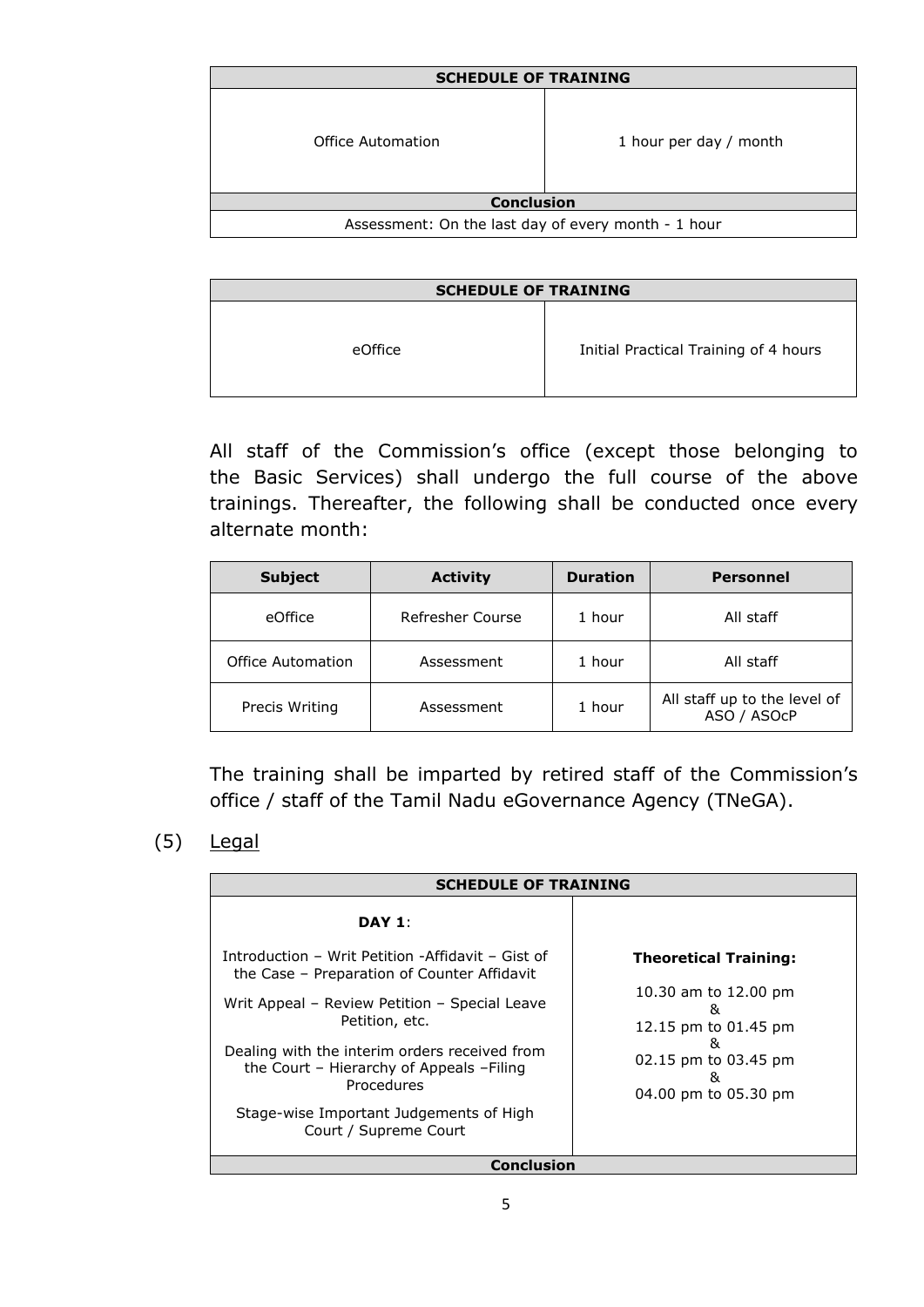| DAY $2:$                                                                                                                          | 10.30 am to 11.30 am | Assessment |
|-----------------------------------------------------------------------------------------------------------------------------------|----------------------|------------|
| Subjects covered on Day 1                                                                                                         | 11.30 am to 12.00 pm | Debriefing |
| Tea Break                                                                                                                         |                      |            |
| Analysis of cases lost by the Commission (this<br>session shall be conducted by one of the<br>Standing Counsel to the Commission) | 12.15 pm to 01.45 pm | Discussion |
| <b>Lunch Break</b>                                                                                                                |                      |            |
| Analysis of cases lost by the Commission (this<br>session shall be conducted by one of the<br>Standing Counsel to the Commission) | 02.15 pm to 03.45 pm | Discussion |
| <b>Tea Break</b>                                                                                                                  |                      |            |
| Court Orders to be hosted in the<br>Commission's website                                                                          | 04.00 pm to 05.30 pm | Discussion |
| Conclusion                                                                                                                        |                      |            |

| DAY 3:<br>Case Briefing                                                                         | 10.30 am to 11.30 am | Training   |
|-------------------------------------------------------------------------------------------------|----------------------|------------|
| Drafting Counter Affidavit / Appeal Affidavit /<br>Compliance Affidavit, Special Leave Petition | 11.30 am to 11.45 am | Assessment |
| Assessment Outcome                                                                              | 11.45 am to 12.00 pm | Debriefing |
| <b>Tea Break</b>                                                                                |                      |            |
| Case Briefing                                                                                   | 12.15 pm to 01.15 pm | Training   |
| Drafting Counter Affidavit / Appeal Affidavit /<br>Compliance Affidavit, Special Leave Petition | 01.15 pm to 01.30 pm | Assessment |
| Assessment Outcome                                                                              | 01.30 pm to 01.45 pm | Debriefing |
| <b>Lunch Break</b>                                                                              |                      |            |
|                                                                                                 |                      |            |
| Case Briefing                                                                                   | 02.15 pm to 03.15 pm | Training   |
| Drafting Counter Affidavit / Appeal Affidavit /<br>Compliance Affidavit, Special Leave Petition | 03.15 pm to 03.30 pm | Assessment |
| Assessment Outcome                                                                              | 03.30 pm to 03.45 pm | Debriefing |
| <b>Tea Break</b>                                                                                |                      |            |
| Case Briefing                                                                                   | 04.00 pm to 05.00 pm | Training   |
| Drafting Counter Affidavit / Appeal Affidavit /<br>Compliance Affidavit, Special Leave Petition | 05.00 pm to 05.15 pm | Assessment |
| Assessment Outcome                                                                              | 05.15 pm to 05.30 pm | Debriefing |

All staff of the LCD, RND, APD, OTD, QD, ED and PSD sections (except those belonging to the Basic Services) up to the level of Under Secretaries shall undergo the full course of training in the month of May and December. The training shall be imparted by retired staff of the Commission's office / Standing Counsel for the Commission.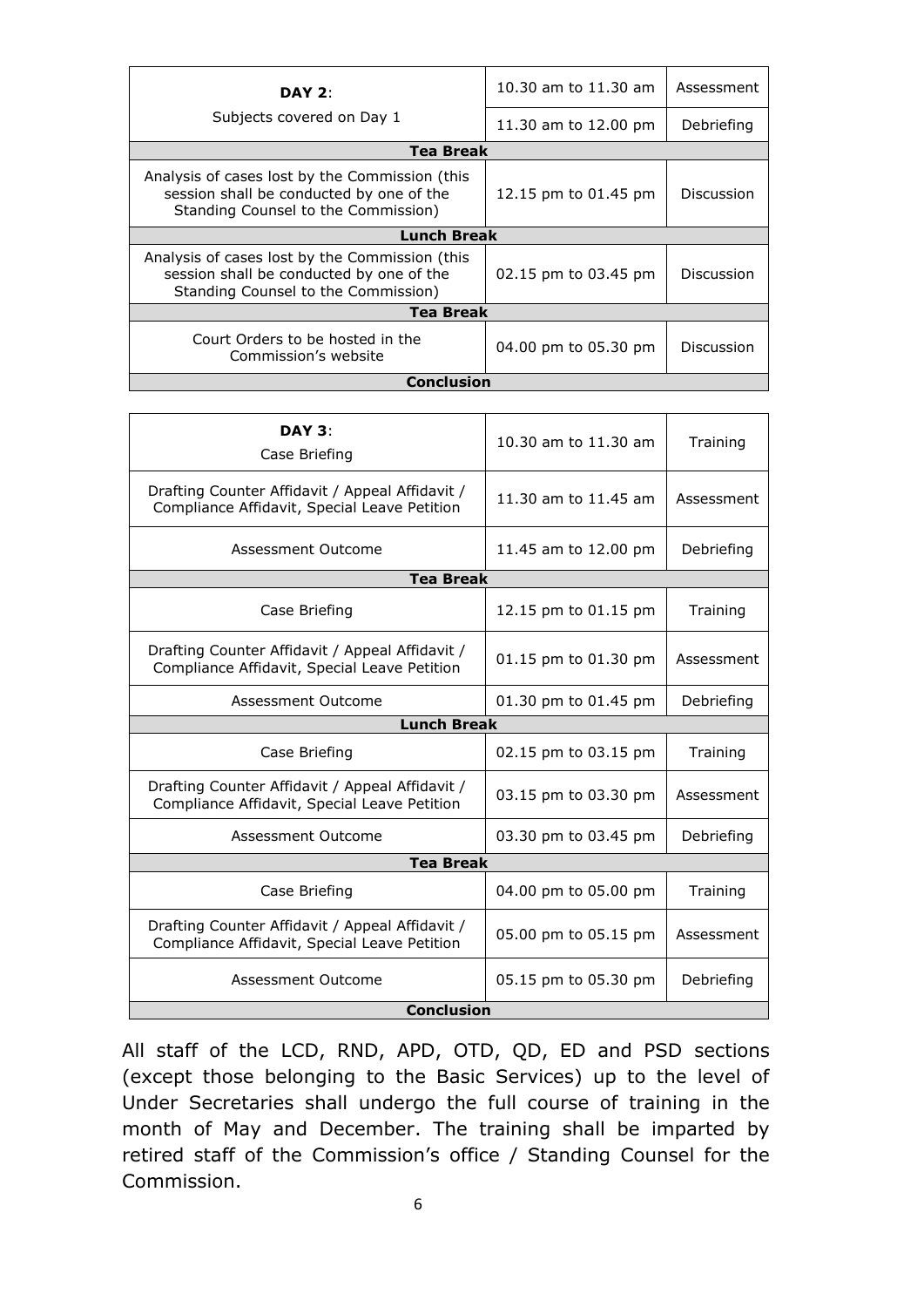## (6) Hardware and Networking

| <b>SCHEDULE OF TRAINING</b>                                                                                                                                                                                                                                                   |                                              |                             |
|-------------------------------------------------------------------------------------------------------------------------------------------------------------------------------------------------------------------------------------------------------------------------------|----------------------------------------------|-----------------------------|
| DAY 1: Assembling and Dissembling of<br>Desktop Computer, Server and<br>Installation of OS and other software.                                                                                                                                                                |                                              |                             |
| DAY 2: Installation and Trouble Shooting of<br>Biometric security device, Web<br>Camera, CCTV Camera, CD-DVD<br>Burning Software, Printer, Scanner<br>and Xerox Machine.                                                                                                      |                                              |                             |
| DAY 3: Cloud Server Installation and<br>Maintenance.                                                                                                                                                                                                                          |                                              |                             |
| <b>DAY 4:</b> Trouble Shooting of Laptop, Tablet<br>and all Network trouble shooting<br>commands.                                                                                                                                                                             |                                              |                             |
| <b>DAY 5:</b> To install all types of Connectors and<br>Converters.                                                                                                                                                                                                           |                                              |                             |
| DAY 6: Installation of DBMS: SQL Server.                                                                                                                                                                                                                                      |                                              |                             |
| <b>DAY 7:</b> Installation of Onboard & PCI Device<br>Driver and Dual Operating System<br>like Windows XP and Windows 7&10.                                                                                                                                                   |                                              |                             |
| <b>DAY 8:</b> To Run all Document Commands.                                                                                                                                                                                                                                   | 10.30 am to 11.30 am                         |                             |
| DAY 9: Basics of Networking and OSI Layer.                                                                                                                                                                                                                                    | &                                            |                             |
| DAY 10: Installing and Configuring Windows<br>2003 & 2008, Peer to Peer &<br>Server, Active directory Services,<br>DNS & DHCP Services, FTP & HTTP<br>Services, Wire Network, Wireless<br>Network and different antivirus &<br>admin console.                                 | 11.45 pm to 12.45 pm<br>12.45 pm to 01.45 pm | Training<br>Troubleshooting |
| <b>DAY 11:</b> Cable crimping using different<br>colour codes (Straight & Cross).                                                                                                                                                                                             |                                              |                             |
| DAY 12: Configuring of Firewall, Cloud<br>Server, Manageable Network<br>Switch, Local Security Policies &<br>Domain security policies, Gateway<br>Service for Internet Connectivity,<br>ADSL +2 Router for BSNL Internet<br><b>Connectivity and Wireless Access</b><br>Point. |                                              |                             |
| DAY 13: Backup and restoration for ADS,<br>DHCP and user data.                                                                                                                                                                                                                |                                              |                             |
| DAY 14: FAT and NFTS sharing permission.                                                                                                                                                                                                                                      |                                              |                             |
| DAY 15: Installing printer in windows XP, 7,<br>Windows 2003 & 2008 Server.                                                                                                                                                                                                   |                                              |                             |
| <b>DAY 16: Installation of Ad-hoc Wireless</b><br>Network. Remote Desktop, Remote<br>Assistance, Telnet, Hyper Terminal,<br>Team Viewer and Password<br>recovery.                                                                                                             |                                              |                             |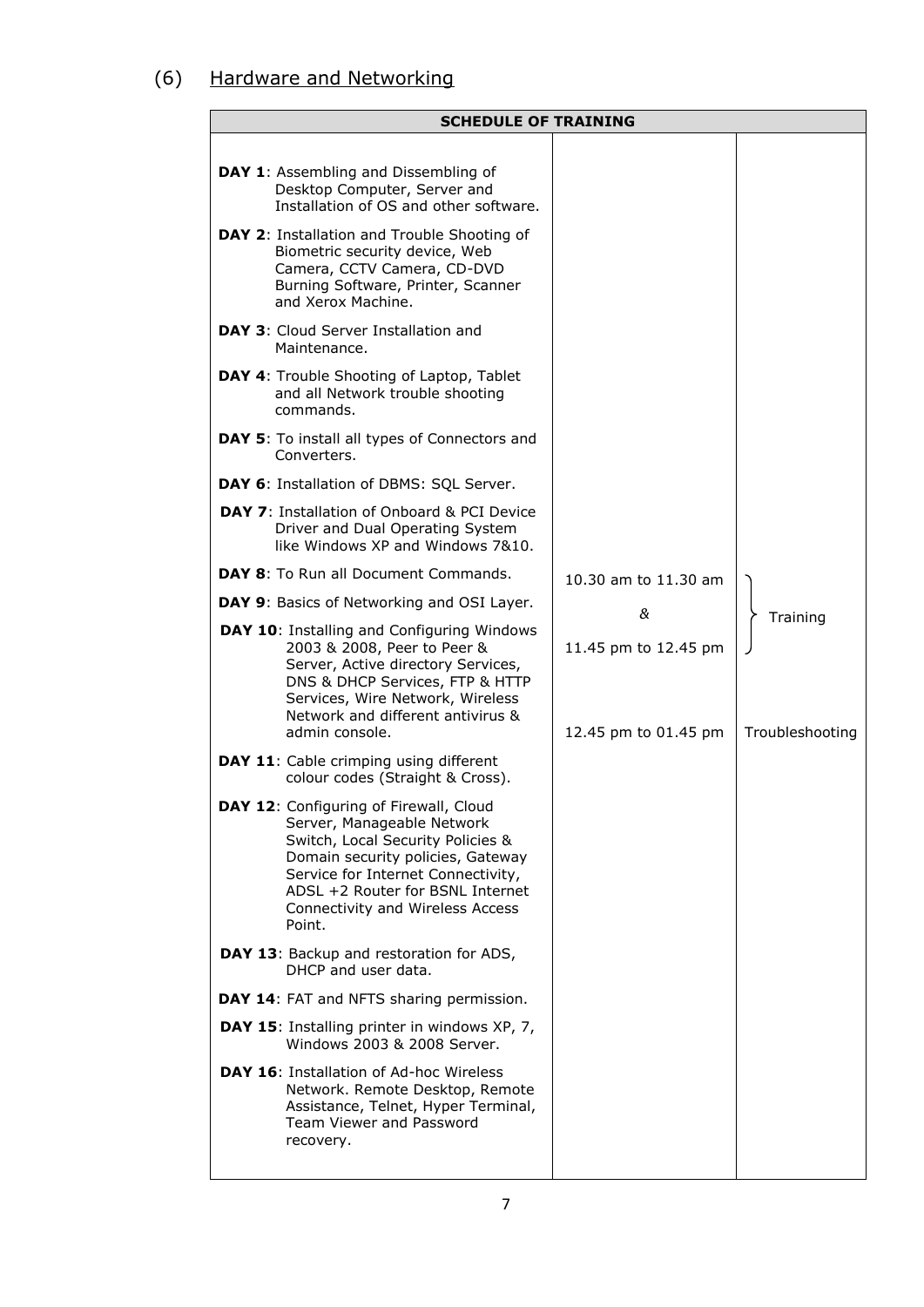Staff in the cadre of Assistant Section Officers, Assistant Section Officers-cum-Programmers, Assistants and Typists possessing Masters Degree in Computer Application or Masters Degree in Science (Information Technology / Computer Science) or Bachelors / Masters Degree in Engineering in Computer Science / Information Technology/ Electronics and Communication / Electrical and Electronics, etc., shall undergo the full course of training, once a year as mentioned in Office Order No. 160, dated 12.01.2021. The training shall be imparted by the vendor identified through a tender process.

(7) Right to Information

| <b>SCHEDULE OF TRAINING</b>                                                                                                           |                      |            |  |  |  |
|---------------------------------------------------------------------------------------------------------------------------------------|----------------------|------------|--|--|--|
| DAY 1: An introduction to Right to<br>Information Act, 2005<br><b>DAY 2:</b> Functioning of RID section in the<br>Commission's office | 10.30 am to 12.00 pm | Training   |  |  |  |
| <b>Tea Break</b>                                                                                                                      |                      |            |  |  |  |
| <b>DAY 1:</b> Duties and Responsibilities of PIOs<br><b>DAY 2:</b> Frequently Asked Questions                                         | 12.15 pm to 01.45 pm | Training   |  |  |  |
| <b>Lunch Break</b>                                                                                                                    |                      |            |  |  |  |
| DAY 1: RTI Application process under<br>Sections 6,7,8 & 9 of RTI Act, 2005<br>DAY 2: Dos and Don'ts under RTI Act,<br>2005           | 02.15 pm to 03.45 pm | Training   |  |  |  |
| <b>Tea Break</b>                                                                                                                      |                      |            |  |  |  |
| DAY 1: Information exempted from<br>disclosure under RTI Act, 2005<br><b>DAY 2: Important Clarifications</b>                          | 04.00 pm to 05.30 pm | Training   |  |  |  |
| <b>DAY 3: TNPSC related Case Studies</b>                                                                                              | 10.30 am to 12.00 pm | Discussion |  |  |  |
| Model Test based on Case Studies                                                                                                      | 12.15 pm to 01.15 pm | Assessment |  |  |  |
|                                                                                                                                       | 01.15 pm to 01.45 pm | Debriefing |  |  |  |

All staff of the Commission's office (except those belonging to the Basic Services) up to the level of Under Secretaries shall undergo the full course of training once every year. The training shall be imparted by retired staff of the Commission's office / staff of the Anna Institute of Management, Chennai.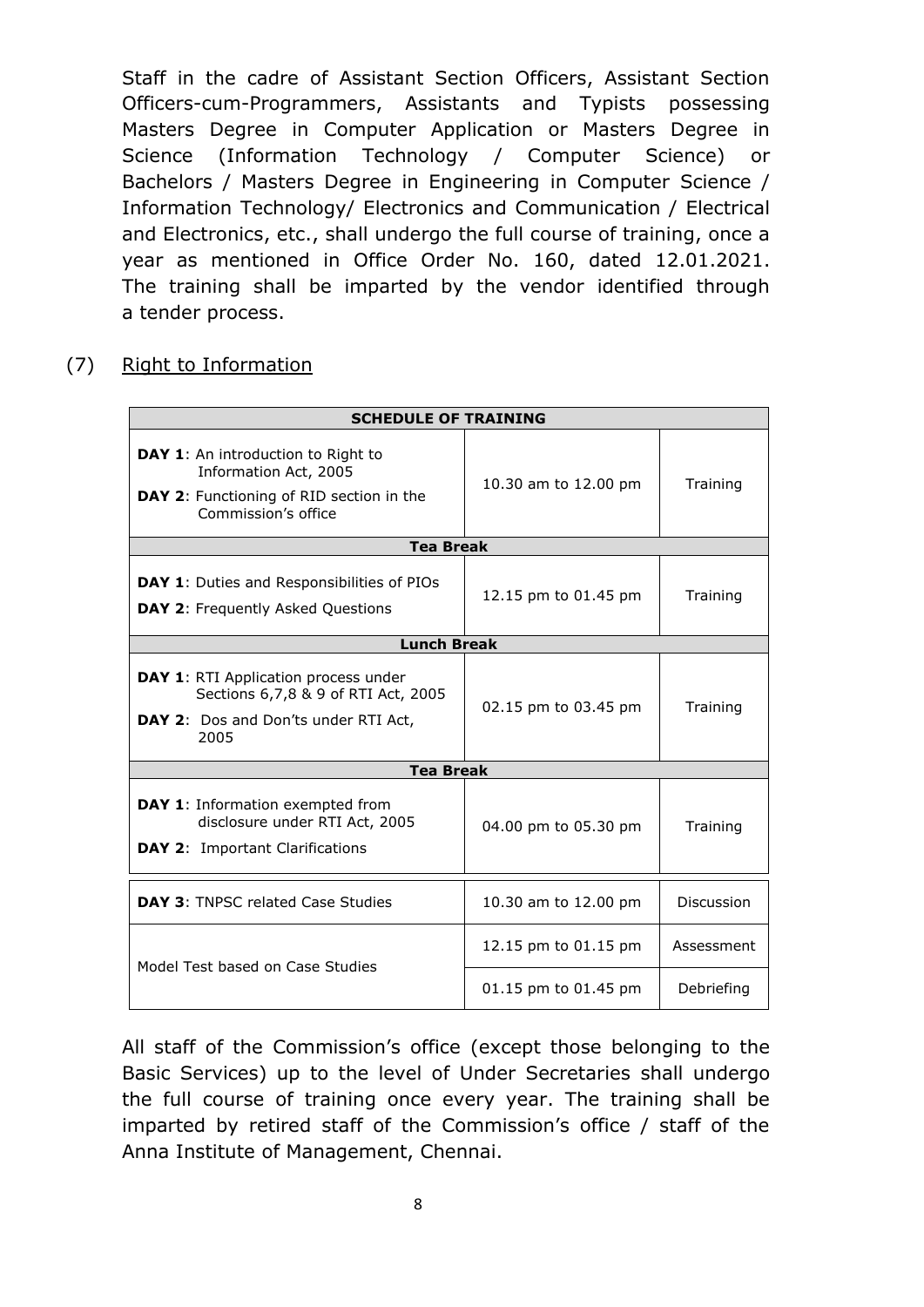#### (8) Software

The key application software used by the Commission are as follows:

- (1) Activity Mapping Automation Software
- (2) Man Management Software
- (3) Certificate Verification Software
- (4) Notification Software
- (5) Website Maintenance Software
- (6) Counselling Software
- (7) Legal Management System Software
- (8) Visitors Data Management Software
- (9) Call Centre Software, etc.

These software applications have been developed either internally or with the help of vendors and are under an Annual Maintenance Contract. The respective vendors shall be asked to impart training to the staff (possessing qualification as stated at C(6) above and currently engaged in related work) nominated by the Secretary / Controller of Examinations. The training fee shall be decided on a case-to-case and year-on-year basis by the Secretary / Controller of Examinations and shall be approved by the Chairman. The training programme in respect of Activity Mapping Automation Software has been stated below.

Note:

*In order to minimize vendor dependency, an Annual Maintenance Contract shall be made with the original developer and developing of similar software applications, meeting the same requirement by another vendor and distributing the workload across various recruitments to different application software shall be undertaken.*

#### (9) Activity Mapping Automation Software

| SI. No. | <b>Course Content</b>         | <b>Duration of Training</b> |
|---------|-------------------------------|-----------------------------|
|         | Recruitment-wise Process Flow | 1 day                       |
|         | Critical Data Inputs          | 1 day                       |
|         | <b>Deputation Analysis</b>    | 1 day                       |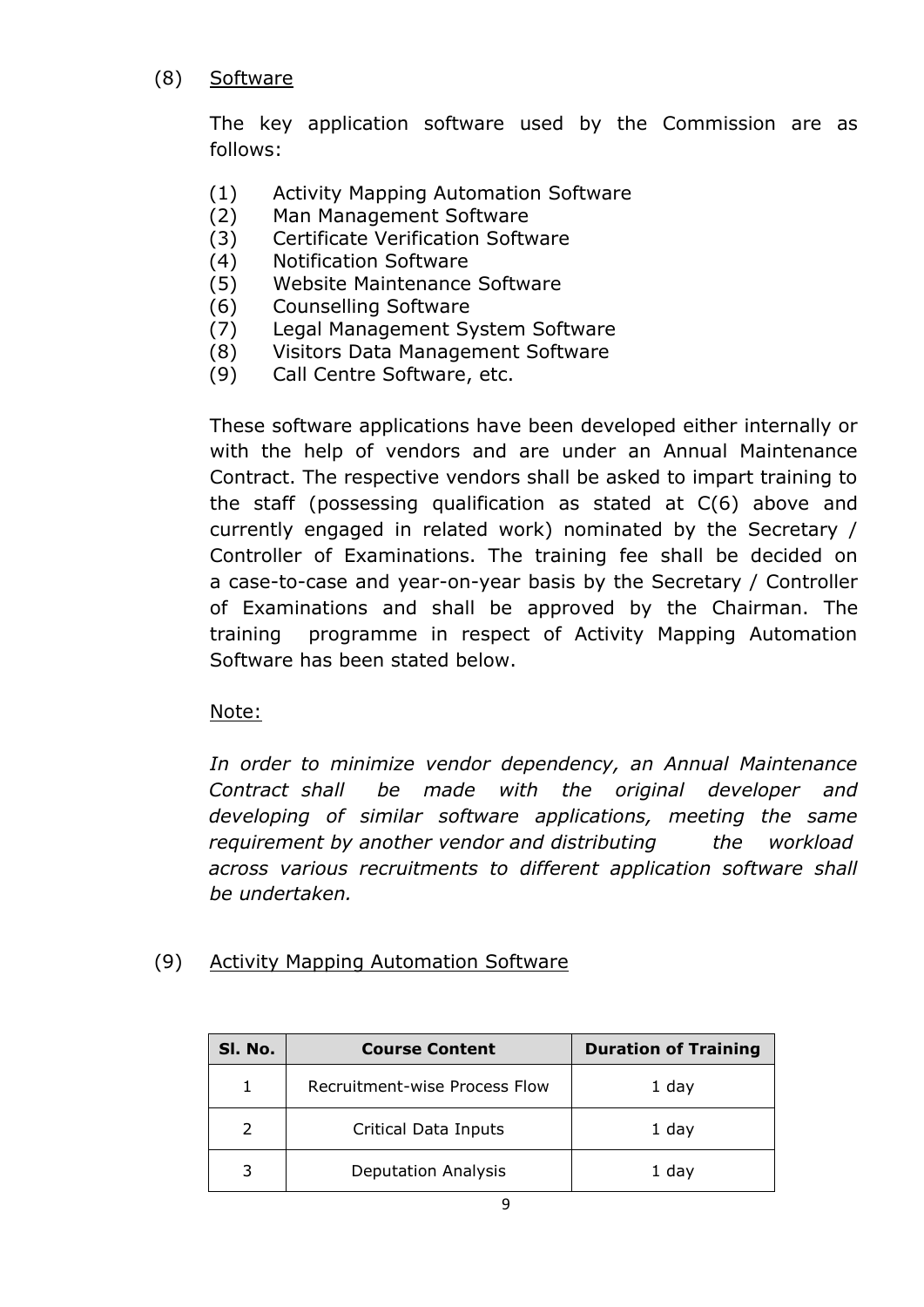Until June 2021, all staff of the Controller of Examinations' Wing, along with staff of the Oral Test Department and Post Selection Department at the level of Under Secretaries and Section Officers shall undergo the full course of training upon receiving intimation from the Rules and Notification Department (RND) regarding submission of draft notification to the Notification Sub-Committee. Thereafter, training shall be imparted in the month of August, October and December, until the end of 2021. From 2022 onwards, this training shall be imparted every six months. The training shall be imparted by staff of the Commission's office / vendor.

(10) Open Data Policy

|                 | <b>SCHEDULE OF TRAINING</b> |                                                                                     |                |  |  |
|-----------------|-----------------------------|-------------------------------------------------------------------------------------|----------------|--|--|
| Day 1           |                             | Briefing on data analysis based on<br>Administrative Instructions 23 & 24           |                |  |  |
| Day 2           |                             | Briefing on the aspects of data<br>disclosure with reference to Office<br>Order 171 |                |  |  |
| Day 3           | Theoretical<br>Training     | Data Anonymization                                                                  |                |  |  |
| Day 4           |                             | Creating Pipeline in the data from<br>Application to final selection outcome        |                |  |  |
| Day 5           |                             | Concept of readme file and contents                                                 | 02.30 pm<br>to |  |  |
| Day 6           |                             | Data Anonymization (APD)                                                            | 04.30 pm       |  |  |
| Day 7           |                             | Data Anonymization (ED & QD)                                                        |                |  |  |
| Day 8           | Practical<br>Training       | Data Anonymization (PSD & OTD)                                                      |                |  |  |
| Day 9           |                             | Creating Pipeline from Application to<br>final selection outcome                    |                |  |  |
| Day 10          |                             | Readme file                                                                         |                |  |  |
| Day 11 to<br>15 | Hands-on                    | Practical working out and clarification<br>of doubts covering all the above topics  |                |  |  |

(a) Staff in the cadre of Assistant Section Officers–cum-Programmers and Assistant Section Officers possessing Master's Degree in Computer Application or Master's Degree in Science (Information Technology/ Computer Science / Computer Technology / Software Engineering) or Bachelors /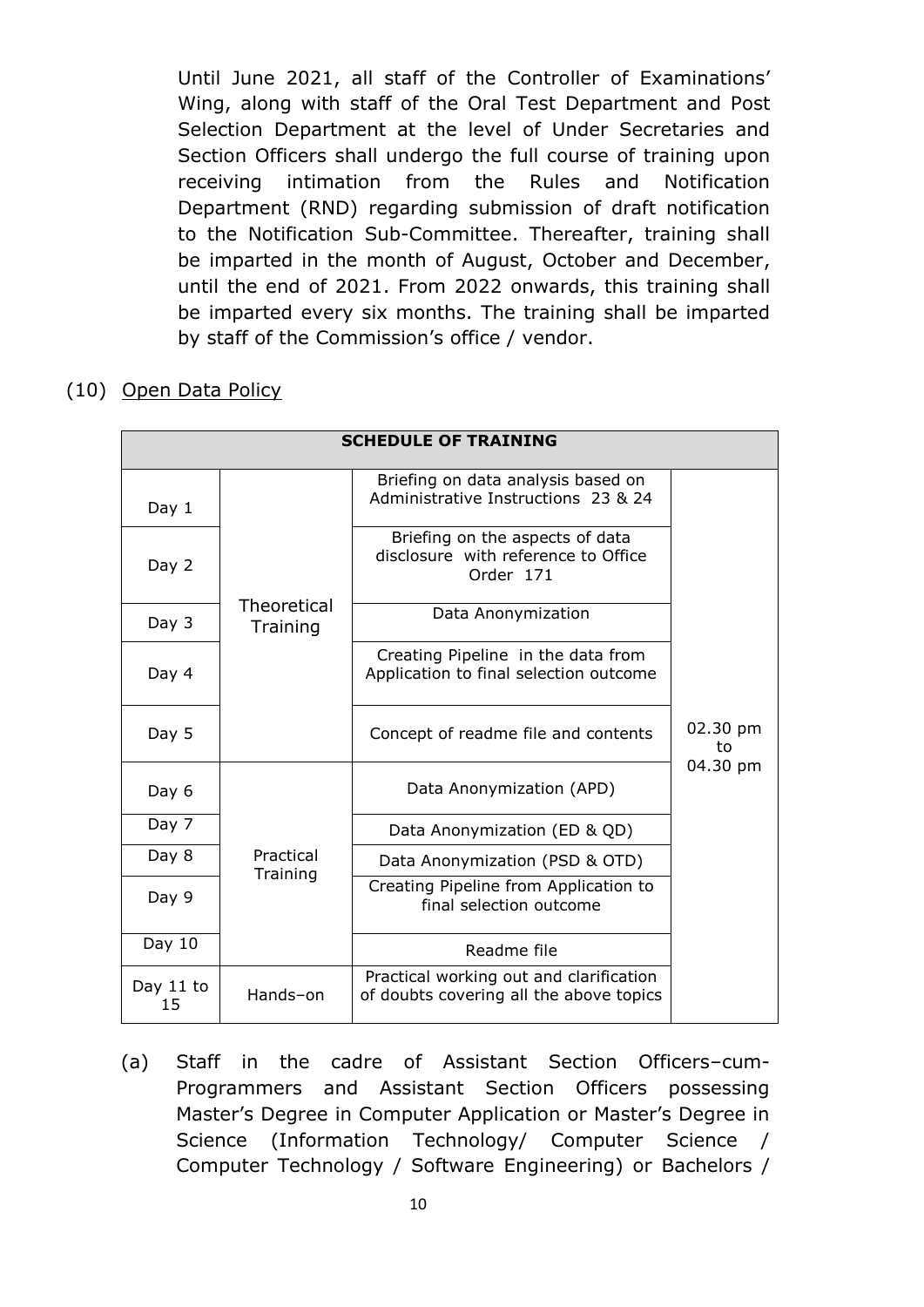Master's Degree in Engineering in Computer Science / Information Technology / Electronics and Communication / Electrical and Electronics shall undergo the above training.

- (b) The training shall be imparted to three individuals at a time and once in two months.
- (c) The training shall be imparted by the staff who is currently working in Open Data Policy.

#### (11) Disciplinary Cases

| <b>SCHEDULE OF TRAINING</b>                                                                                                     |                      |            |  |  |  |
|---------------------------------------------------------------------------------------------------------------------------------|----------------------|------------|--|--|--|
| DAY 1: An introduction about<br>Disciplinary Cases; Tamil Nadu<br>Civil Services (Discipline and<br>Appeal) Rules, 1955 - Cases | 10.30 am to 11.30 am | Training   |  |  |  |
| DAY 2: Implementable /<br>Unimplementable Punishments;<br>Government Order and                                                  | 11.30 am to 11.45 am | Assessment |  |  |  |
| Disciplinary Case Updation<br>(Fixation of TNPR Rule 39)                                                                        | 11.45 am to 12.00 pm | Debriefing |  |  |  |
| <b>Tea Break</b>                                                                                                                |                      |            |  |  |  |
| DAY 1: Tamil Nadu Civil Services<br>(Tribunal for Disciplinary                                                                  | 12.15 pm to 01.15 pm | Training   |  |  |  |
| Proceedings) Rules, 1955 -<br>Cases; Directorate of Vigilance<br>and Anti-Corruption - Cases                                    | 01.15 pm to 01.30 pm | Assessment |  |  |  |
| DAY 2: Recovery Amount - Clarification                                                                                          | 01.30 pm to 01.45 pm | Debriefing |  |  |  |
| <b>Lunch Break</b>                                                                                                              |                      |            |  |  |  |
| DAY 1: Tamil Nadu Pension Rules, 1973                                                                                           | 02.15 pm to 03.15 pm | Training   |  |  |  |
| - Cases; Duties / Procedures of<br>the DCD                                                                                      | 03.15 pm to 03.30 pm | Assessment |  |  |  |
|                                                                                                                                 | 03.30 pm to 03.45 pm | Debriefing |  |  |  |
| <b>Tea Break</b>                                                                                                                |                      |            |  |  |  |
| DAY 1: Disciplinary Cases related RTI -                                                                                         | 04.00 pm to 05.00 pm | Training   |  |  |  |
| Clarification; Constitution<br>Articles related to Disciplinary<br>Cases                                                        | 05.00 pm to 05.15 pm | Assessment |  |  |  |
|                                                                                                                                 | 05.15 pm to 05.30 pm | Debriefing |  |  |  |
| <b>Conclusion</b>                                                                                                               |                      |            |  |  |  |
| DAY 2: 02.15 pm to 03.45 pm- Assessment: 1 hour, Debriefing: 1/2 hour                                                           |                      |            |  |  |  |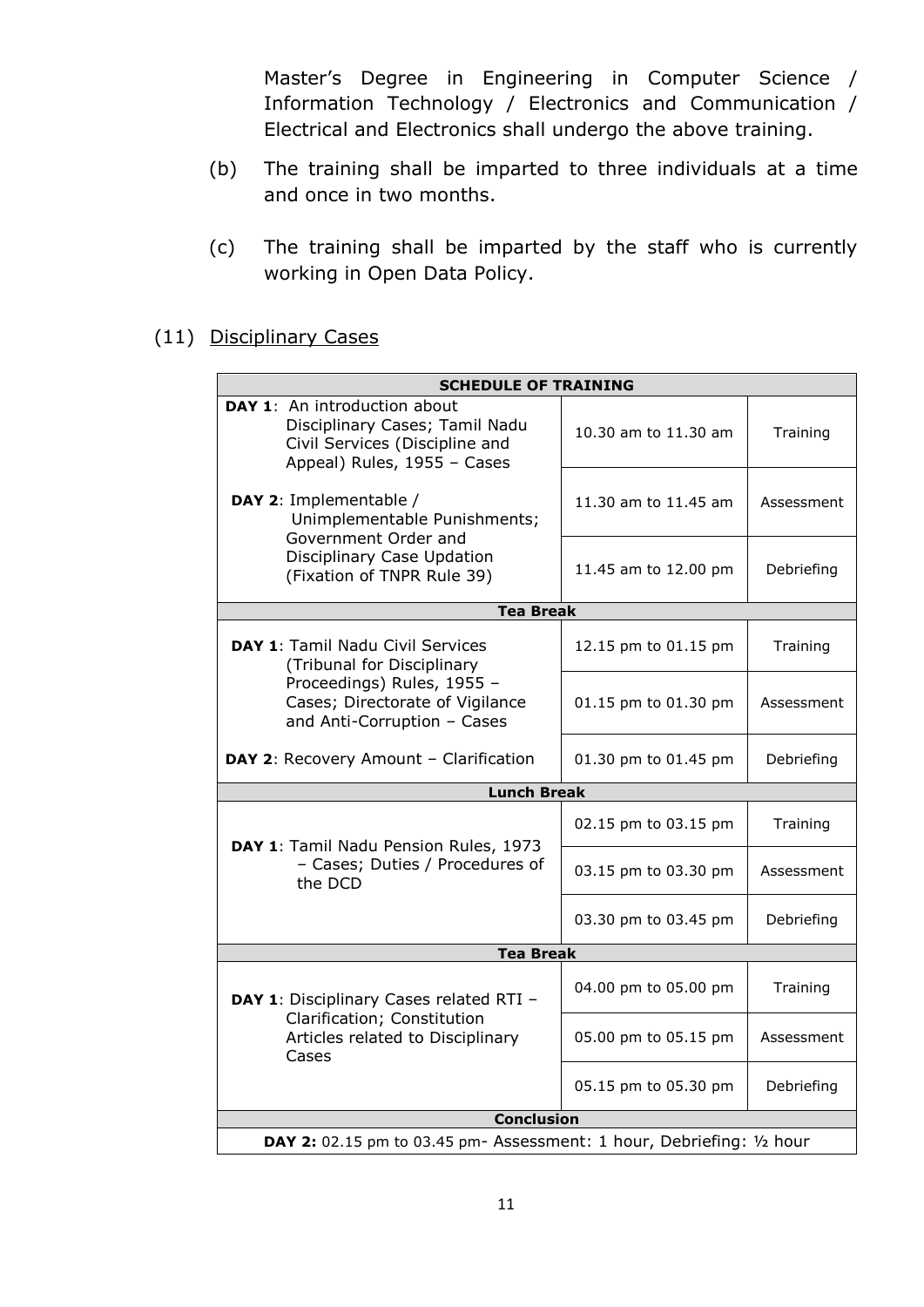All staff of the DCD and PD – A, B, C and D sections (except those belonging to the Basic Services) up to the level of Under Secretaries shall undergo the full course of training, once every six months. The training shall be imparted by staff / retired staff of the Commission's office / staff of the Anna Institute of Management, Chennai.

## (12) Certificate Verification

| <b>SCHEDULE OF TRAINING</b>                                                                                    |                                    |            |  |  |  |
|----------------------------------------------------------------------------------------------------------------|------------------------------------|------------|--|--|--|
| DAY 1: Framing of Recruitment Specific<br>Guidelines                                                           | 10.30 am to 11.45 am               | Training   |  |  |  |
| DAY 2: Application Scrutiny-cum-<br>Certificate Verification Office<br>Order and Instructions to<br>Applicants | 11.45 am to 12.00 pm               | Debriefing |  |  |  |
| <b>Tea Break</b>                                                                                               |                                    |            |  |  |  |
| DAY 1: Framing of Recruitment Specific<br>Guidelines                                                           | 12.15 pm to 01.30 pm               | Training   |  |  |  |
| DAY 2: Explanation of the Certificate<br>Verification Software and<br>modifications, if any                    | 01.30 pm to 01.45 pm<br>Debriefing |            |  |  |  |
| <b>Lunch Break</b>                                                                                             |                                    |            |  |  |  |
| DAY 1: Framing of Recruitment Specific                                                                         | 02.15 pm to 03.30 pm               | Training   |  |  |  |
| Guidelines                                                                                                     | 03.30 pm to 03.45 pm               | Debriefing |  |  |  |
| <b>Tea Break</b>                                                                                               |                                    |            |  |  |  |
| Application Scrutiny-cum-<br>DAY 1:<br>Certificate Verification Office                                         | 04.00 pm to 05.15 pm               | Training   |  |  |  |
| Order and Instructions to<br>Applicants                                                                        | 05.15 pm to 05.30 pm               | Debriefing |  |  |  |
| <b>Conclusion</b>                                                                                              |                                    |            |  |  |  |
| <b>DAY 2:</b> 02.15 pm to 03.45 pm                                                                             |                                    |            |  |  |  |
| Practical Onscreen Certificate Verification<br>Assessment: 1 hour, Debriefing: 1/2 hour                        |                                    |            |  |  |  |
| DAY 2: 04.00 pm to 05.30 pm                                                                                    |                                    |            |  |  |  |
| Practical Physical Certificate Verification<br>Assessment: 1 hour, Debriefing: 1/2 hour                        |                                    |            |  |  |  |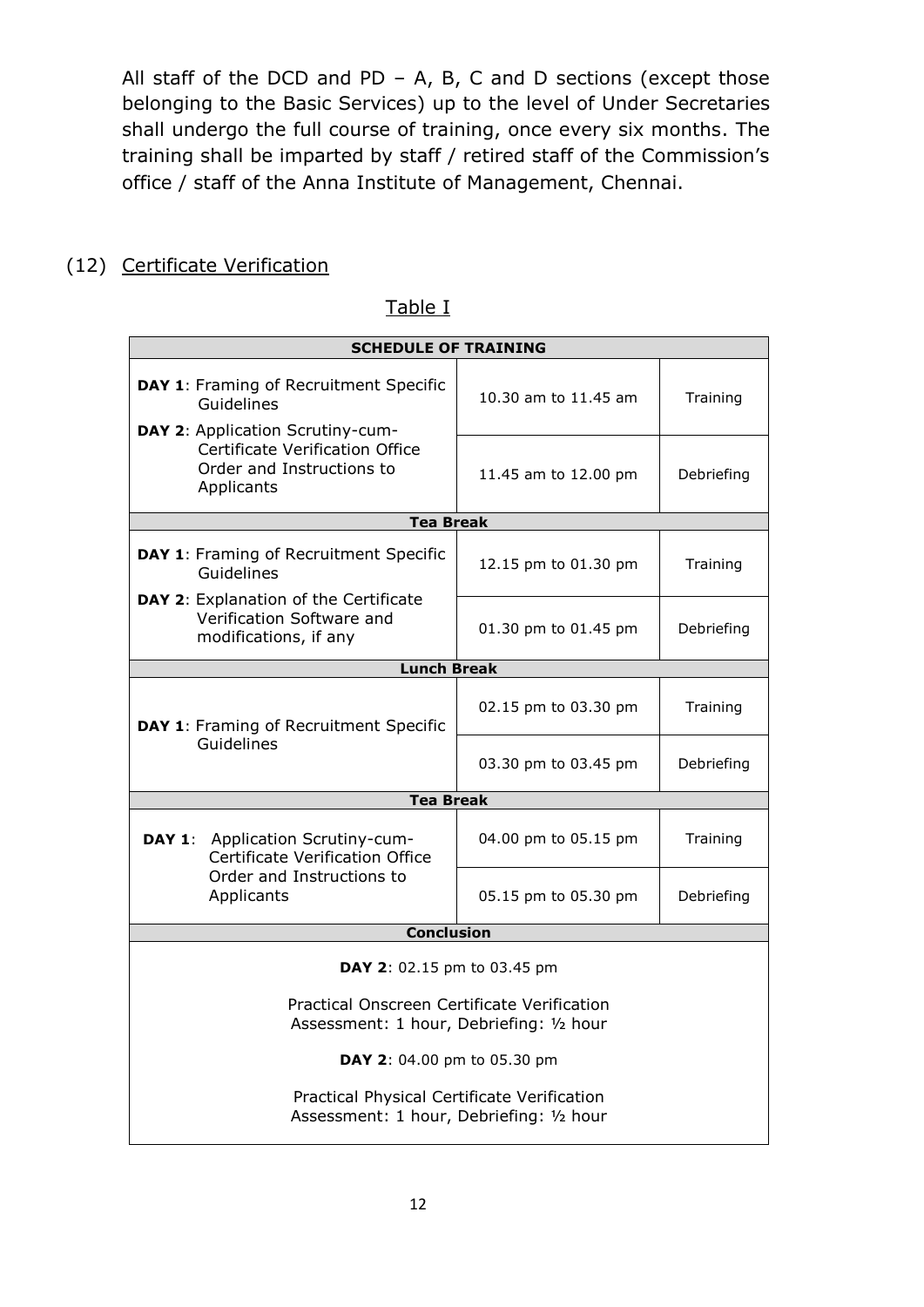Table II

| <b>SCHEDULE OF TRAINING</b>                                                          |                      |            |  |  |  |  |
|--------------------------------------------------------------------------------------|----------------------|------------|--|--|--|--|
| Explanation of the<br>Certificate Verification Software and<br>modifications, if any | 10.30 am to 11.30 am | Training   |  |  |  |  |
| Practical Onscreen<br>Certificate Verification                                       | 11.45 am to 12.45 pm | Assessment |  |  |  |  |
| Practical Physical<br>Certificate Verification                                       | 12.45 pm to 01.45 pm | Assessment |  |  |  |  |

- (a) For the purpose of training the staff 'Certificate Verification Demo' modules shall be developed. Once the entire selection process is completed, the certificate verification data available thereof shall be used for the development of this demo module. A minimum of two demo modules each, under different categories of recruitments / selection processes, viz., non-technical examinations, technical examinations with / without experience, specialized technical qualification / eligibility requirements, equivalence issues, etc., shall be readily available for training purposes.
- (b) The training schedule as shown at Table I, shall be imparted to the staff of the APD / PSD / OTD once in six months.
- (c) In respect of all other staff of the Commission's office (except those belonging to the Basic Services) up to the level of Secretary / Controller of Examinations, the training schedule as shown at Table II, shall be imparted every alternate month.
- (d) Staff who are part of the special work pool and remain unallocated to any specific section / department on a given day shall undergo the test in the 'Certificate Verification Demo Module' on a daily basis, so as to ensure that staff are adequately trained in application scrutiny  $-$  cum  $-$  certificate verification resulting in the final admission / provisional admission / rejection of candidature.
- (e) While selecting applications of candidates (inclusive of certificates) for the training in practical onscreen certificate verification(OCV) and practical physical certificate verification (PCV), those applications treated differently by the APD during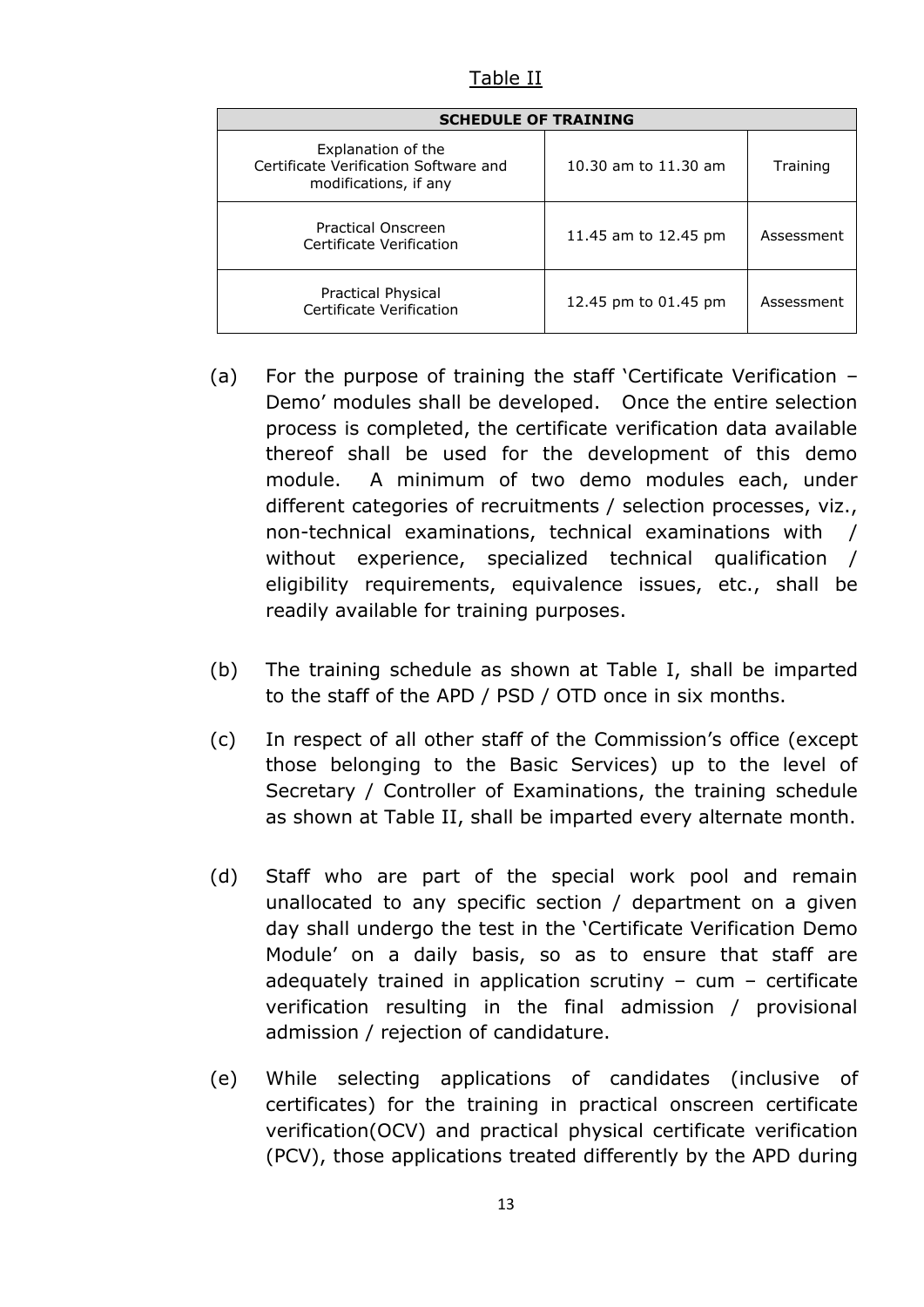OCV (eg., provisionally / finally admitted) and the PSD/OTD during PCV (eg., rejected) in contradiction of the relevant office order(s), shall be utilized.

- (f) The training shall be imparted by staff of the Commission's office / vendor.
- (13) Selection and Roster Fitment

|                                                                                                                                                                                                                     | <b>SCHEDULE OF TRAINING</b> |                               |  |  |  |  |
|---------------------------------------------------------------------------------------------------------------------------------------------------------------------------------------------------------------------|-----------------------------|-------------------------------|--|--|--|--|
| Introduction - History of Reservation<br>Vertical Reservation and<br><b>Horizontal Reservation</b><br>Evolution of Roster Points over the last<br>100 Years - Procedure for Fitting the<br>Candidates in the Roster | 10.30 am to 12.00 pm        | Training                      |  |  |  |  |
| <b>Tea Break</b>                                                                                                                                                                                                    |                             |                               |  |  |  |  |
| Roster Fitment                                                                                                                                                                                                      | 12.15 pm to 01.45 pm        | Practical I<br>& Debriefing   |  |  |  |  |
| <b>Lunch Break</b>                                                                                                                                                                                                  |                             |                               |  |  |  |  |
| Roster Fitment                                                                                                                                                                                                      | 02.15 pm to 03.45 pm        | Practical II<br>& Debriefing  |  |  |  |  |
|                                                                                                                                                                                                                     | 04.00 pm to 05.30 pm        | Practical III<br>& Debriefing |  |  |  |  |
| <b>Conclusion</b>                                                                                                                                                                                                   |                             |                               |  |  |  |  |

All staff of the RND, QD-E,F,G, QD Tech, OTD and PSD (except those belonging to the Basic Services) up to the level of Under Secretary shall undergo the full course of training, once every six months. The training shall be imparted by retired staff / staff of the Commission's office.

(14) Preservation of Records and Allied Work

The staff of the Records and Forms Department shall be deputed for periodical training programmes on the preservation of records and allied work, conducted by the Archives Department of the Government of Tamil Nadu.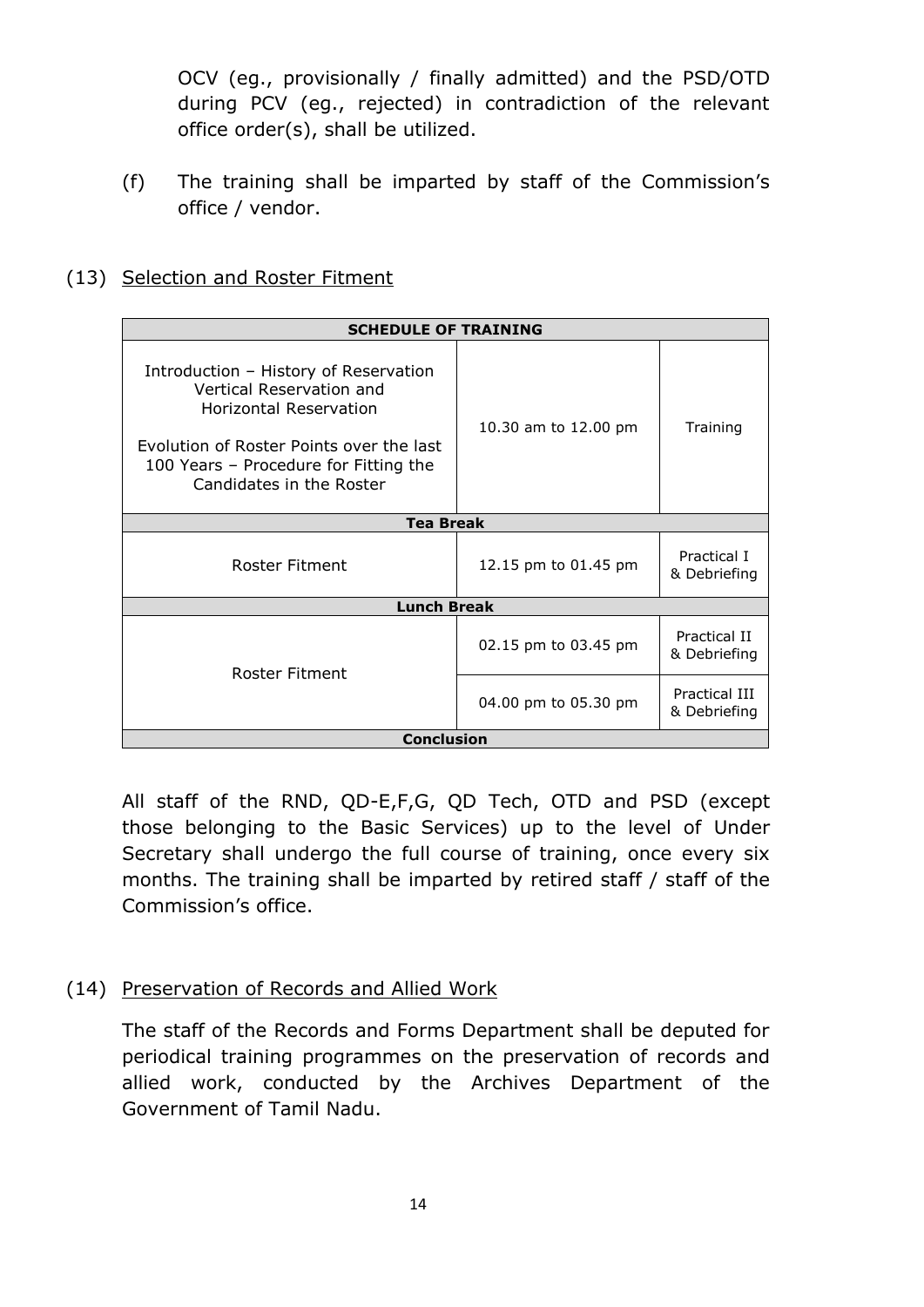## **D. Assessment of the Trained Personnel**

- (1) On conclusion of the training, an assessment of the level of comprehension and application of the concepts covered during training in simulated situations shall be undertaken.
- (2) Assessment at the end of the training programme shall be conducted using Desktops / Laptops / Tablets, unless orders stating otherwise are obtained from the Secretary.
- (3) Except where otherwise indicated, assessment shall be in the nature of an objective (multiple choice) test.
- (4) In the case of staff not crossing the threshold mark / criteria of 50 percent, he shall be asked to undergo training again. In case of not crossing the threshold again, training class shall be organized on Saturdays without compensatory holiday.

## **E. Bi-Yearly Report on the Training Programmes**

A report of all training programmes conducted during the preceding six months shall be placed before the Commission twice a year, at the first meeting of the Commission in the months of July and January, respectively, by the PD-A section. This report shall also include recommendations of the Secretary and Controller of Examinations regarding potential modification of the existing training programmes and inclusion of new training programmes, if any.

#### **F. General**

- (1) Staff appointed in the office of the Commission, upon posting to a department / section shall undergo an initial training, as required. The scheduling of such training shall be made in consultation with the Secretary.
- (2) All staff of the Commission's office shall also undergo periodic assessment / refresher courses, as prescribed at [**C**] above, as per the schedule stated at Annexures IA and IB.

#### … Annexures IA & IB **K. NANTHAKUMAR, I.A.S Secretary**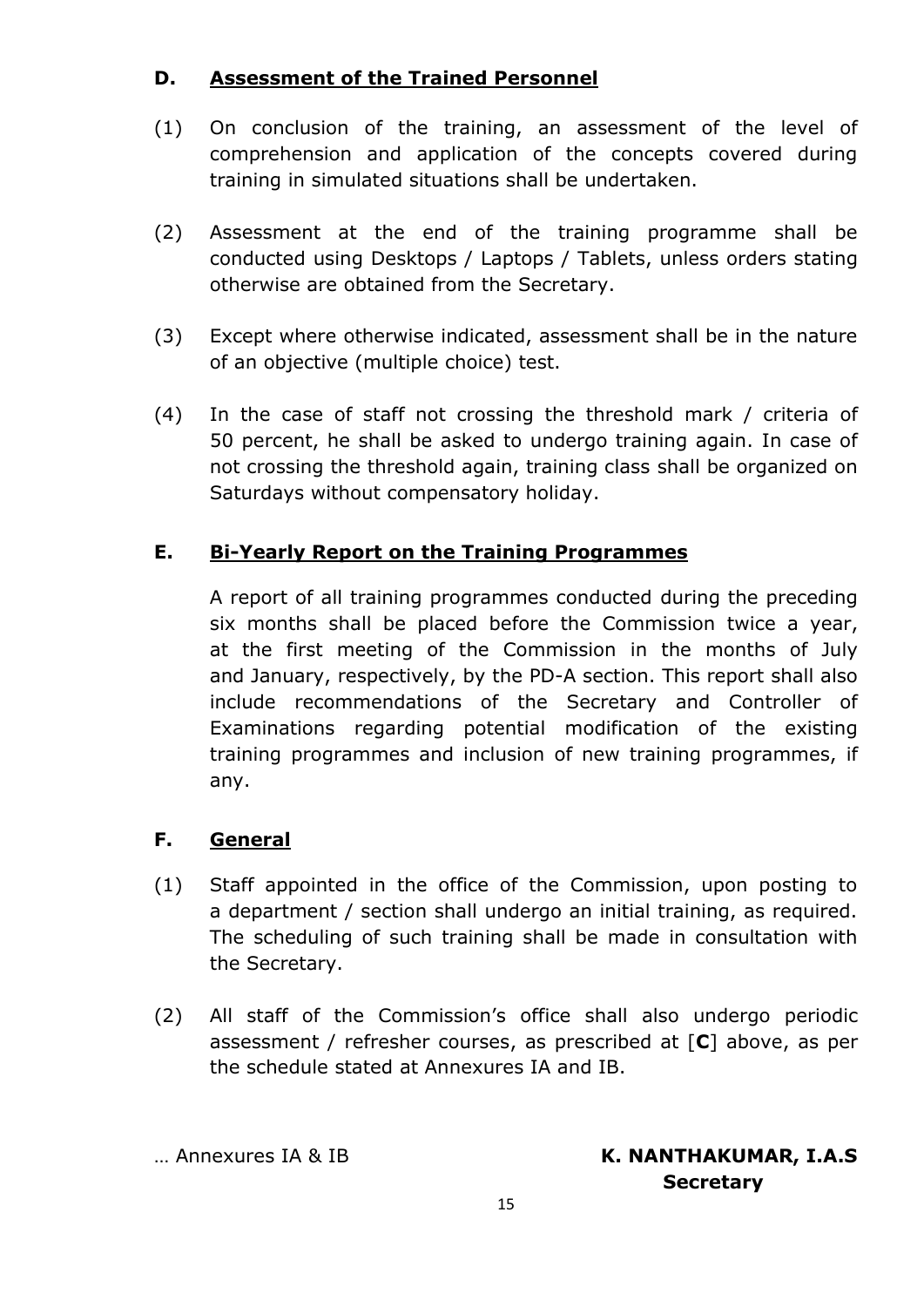## **ANNEXURE– IA**

# **Training Programme-wise Schedule**

| SI.<br>No.     | <b>Training Programme</b>                                              | <b>Schedule of Periodical</b><br><b>Assessment / Refresher Courses</b> |
|----------------|------------------------------------------------------------------------|------------------------------------------------------------------------|
| $\mathbf{1}$   | <b>Commission's Office Establishment</b>                               | May                                                                    |
| $\overline{2}$ | Acts, Rules, Office Orders, etc.                                       | February                                                               |
| 3              | Office Orders                                                          | January, July                                                          |
| 4              | Integrated Financial and Human<br>Resources Management System (IFHRMS) | February, August                                                       |
| 5              | Typewriting, Office Automation, eOffice,<br>Noting and Drafting        | February, April, June, August,<br>October, December                    |
| 6              | Legal                                                                  | May & December                                                         |
| 7              | Hardware and Networking                                                | May                                                                    |
| 8              | Right to Information                                                   | March                                                                  |
| 9a             | Activity Mapping Automation Software -<br>up to end of 2021            | June, August,<br>October, December                                     |
| 9b             | Activity Mapping Automation Software-<br>from 2022 onwards             | March, September                                                       |
| 10             | Open Data Policy                                                       | January, March, May, July,<br>September and November                   |
| 11             | <b>Disciplinary Cases</b>                                              | April, October                                                         |
| 12             | Certificate Verification - I                                           | May, November                                                          |
| 13             | Certificate Verification - II                                          | January, March, May, July,<br>September, November                      |
| 14             | Selection and Roster Fitment                                           | June, December                                                         |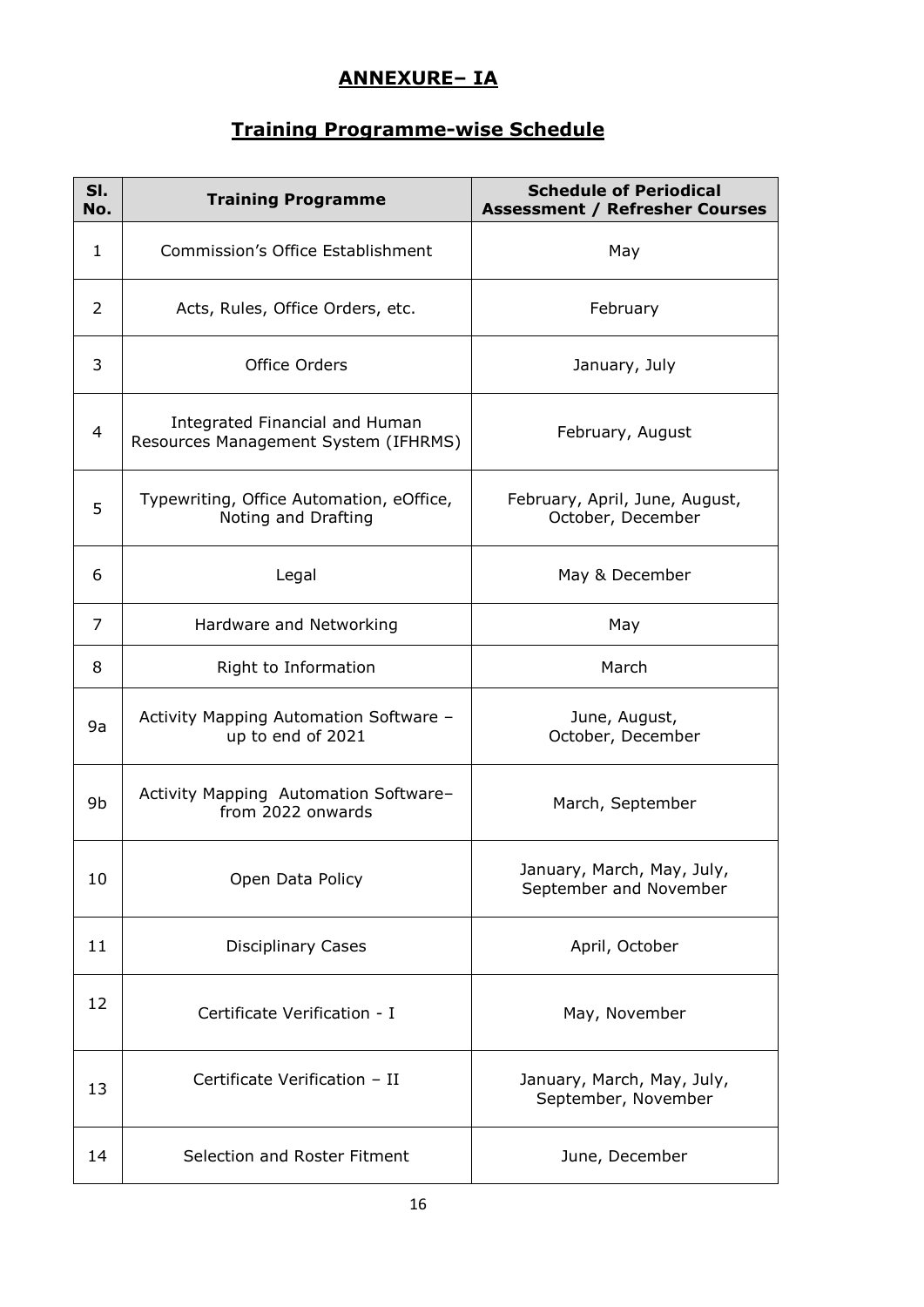## **ANNEXURE – IB**

## Month-wise Training Schedule

| <b>Month</b>    | <b>Details of Subjects and Participants for training</b>                |                                                                                     |                                                                      |                        |  |
|-----------------|-------------------------------------------------------------------------|-------------------------------------------------------------------------------------|----------------------------------------------------------------------|------------------------|--|
|                 | Office Orders<br><b>PD - ARO</b>                                        | Certification<br>Verification-II                                                    | Open Data Policy                                                     |                        |  |
| <b>January</b>  | <b>All Staff</b>                                                        | APD / OTD / PSD                                                                     | <b>Qualified Staff</b>                                               |                        |  |
|                 |                                                                         | <b>All Staff</b>                                                                    |                                                                      |                        |  |
| <b>February</b> | Acts, Rules,<br>Office Orders<br>etc.                                   | <b>Integrated Financial</b><br>and Human Resources<br>Management System<br>(IFHRMS) | Typewriting, Office<br>Automation,<br>e-Office, Noting &<br>Drafting |                        |  |
|                 | <b>PD - ARO</b>                                                         |                                                                                     | <b>PD</b>                                                            |                        |  |
|                 | <b>All Staff</b>                                                        | BRD / PD                                                                            | <b>All Staff</b>                                                     |                        |  |
|                 | Right to<br>Information                                                 | <b>Activity Mapping</b><br>Automation Software -<br>from 2022 onwards               | Certification<br>Verification-II                                     | Open Data Policy       |  |
| <b>March</b>    | <b>RID</b>                                                              | <b>CE's Wing</b>                                                                    | APD / OTD / PSD                                                      | <b>Qualified Staff</b> |  |
|                 | <b>All Staff</b>                                                        | <b>All Staff</b><br>OTD/PSD                                                         | <b>All Staff</b>                                                     |                        |  |
| <b>April</b>    | Typewriting,<br>Office<br>Automation,<br>e-Office, Noting<br>& Drafting | <b>Disciplinary Cases</b><br>DCD / PD                                               |                                                                      |                        |  |
|                 | <b>PD</b>                                                               |                                                                                     |                                                                      |                        |  |
|                 | <b>All Staff</b>                                                        |                                                                                     |                                                                      |                        |  |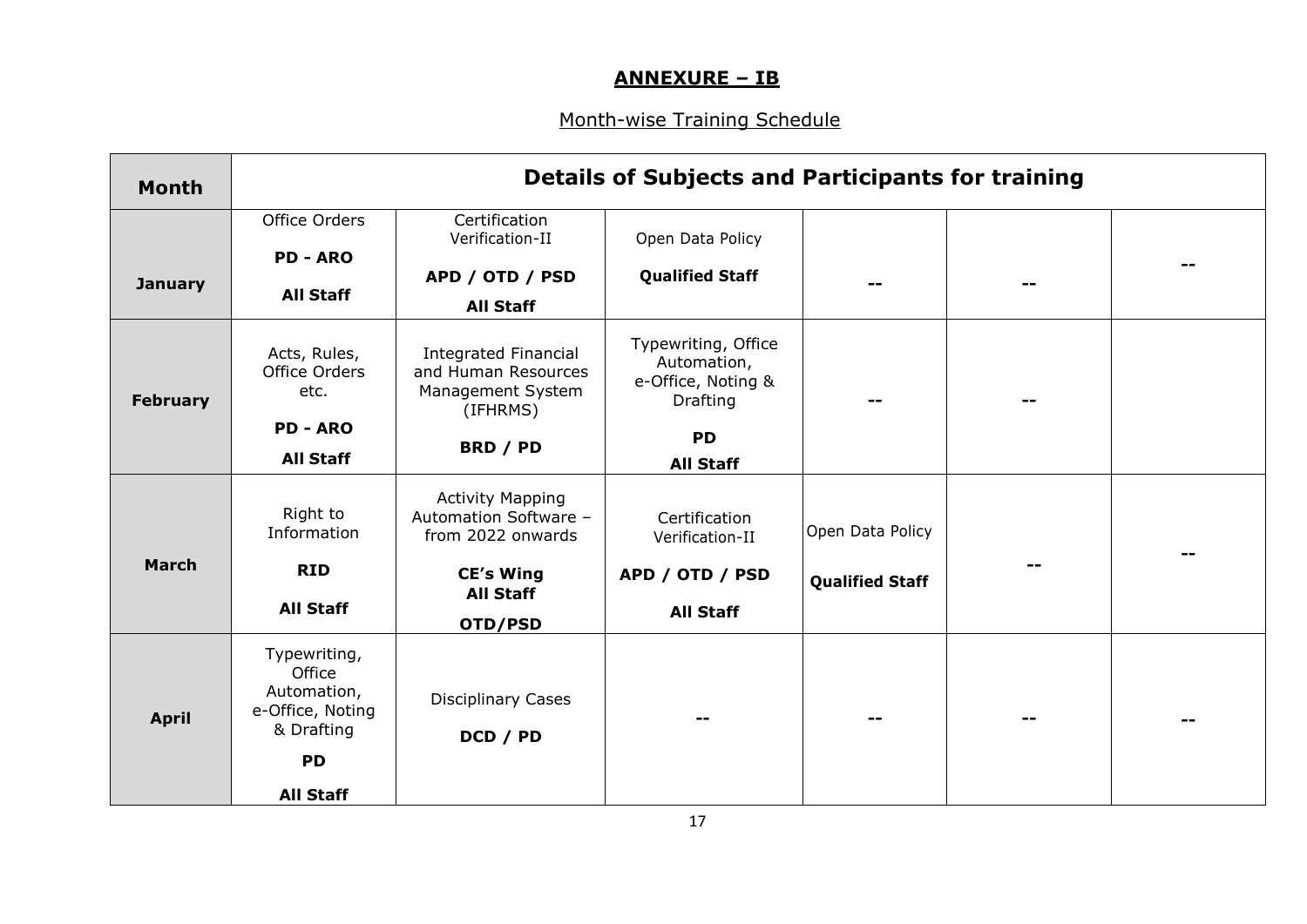| <b>Month</b>  | <b>Details of Subjects and Participants for training</b>                                                 |                                                                                                                            |                                                                                                                                 |                                                       |                                                                     |                                            |
|---------------|----------------------------------------------------------------------------------------------------------|----------------------------------------------------------------------------------------------------------------------------|---------------------------------------------------------------------------------------------------------------------------------|-------------------------------------------------------|---------------------------------------------------------------------|--------------------------------------------|
| May           | Commission's<br>Office<br>Establishment<br><b>PD</b>                                                     | Legal<br>LCD, RND, APD, OTD,<br>QD, ED, PSD                                                                                | Hardware and<br>Networking<br><b>Qualified Staff</b>                                                                            | Certification<br>Verification-I<br><b>APD/PSD/OTD</b> | Certification<br>Verification-II<br>APD/OTD/PSD<br><b>All Staff</b> | Open Data Policy<br><b>Qualified Staff</b> |
| <b>June</b>   | Typewriting,<br>Office<br>Automation,<br>e-Office, Noting<br>& Drafting<br><b>PD</b><br><b>All Staff</b> | <b>Activity Mapping</b><br>Automation Software -<br>up to end of 2021<br><b>CE's Wing</b><br><b>All Staff</b><br>OTD / PSD | Selection and Roster<br>Fitment<br>RND, QD-EFG,<br>QD-Tech, OTD, PSD                                                            |                                                       |                                                                     |                                            |
| July          | Office Orders<br><b>PD - ARO</b><br><b>All Staff</b>                                                     | Certification<br>Verification-II<br>APD / OTD / PSD<br><b>All Staff</b>                                                    | Open Data Policy<br><b>Qualified Staff</b>                                                                                      |                                                       |                                                                     |                                            |
| <b>August</b> | Integrated<br>Financial and<br>Human<br>Resources<br>Management<br>System<br>(IFHRMS)<br><b>BRD/PD</b>   | Typewriting, Office<br>Automation,<br>e-Office,<br>Noting & Drafting<br><b>PD</b><br><b>All Staff</b>                      | <b>Activity Mapping</b><br>Automation<br>Software $-$ up to<br>end of 2021<br><b>CE's Wing</b><br><b>All Staff</b><br>OTD / PSD |                                                       |                                                                     |                                            |